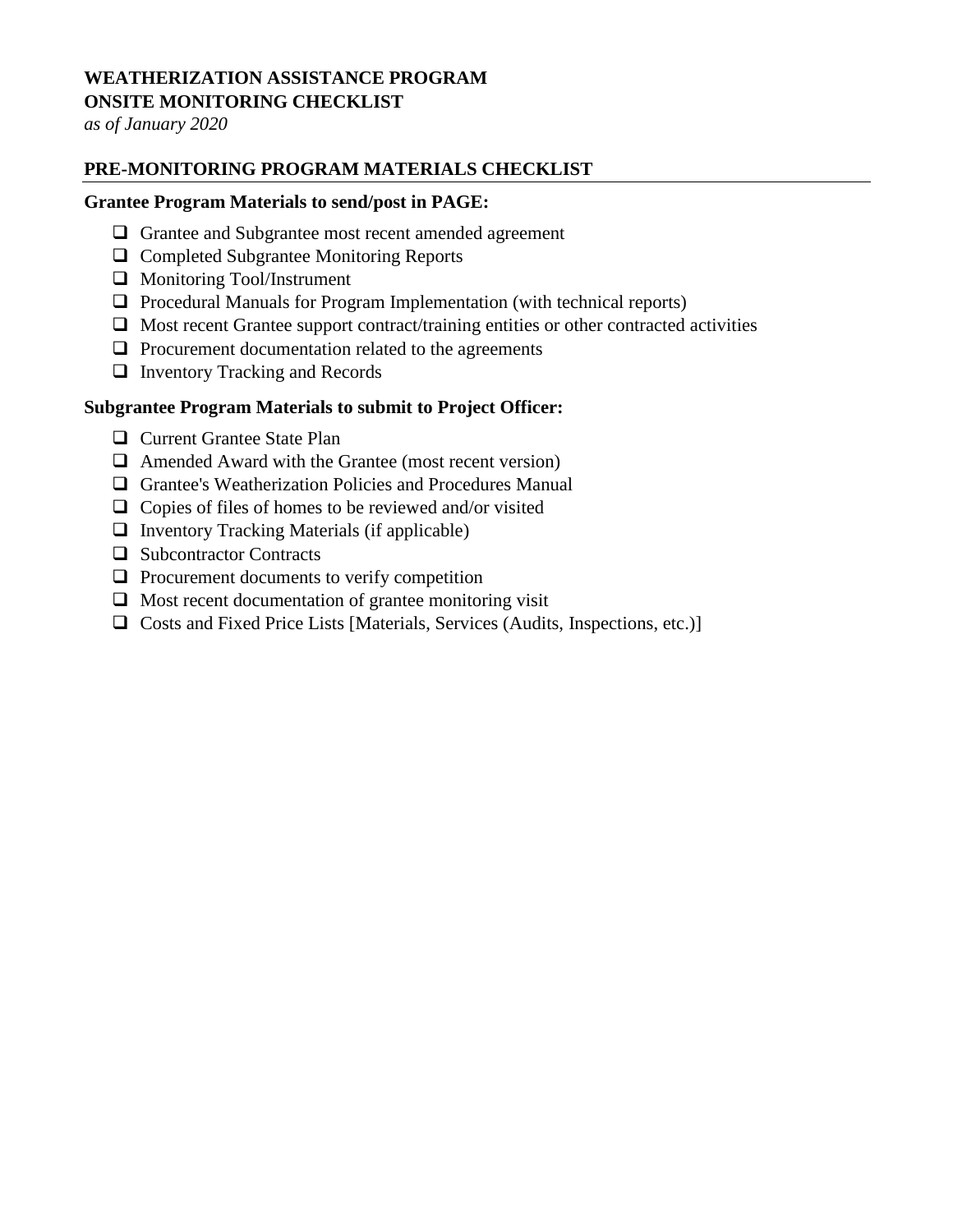## **GRANTEE REVIEW**

| PROGRAMMATIC QUESTIONS                                                                                                                                                                                   | <b>TECHNICAL QUESTIONS</b>                                                                                                                                           |
|----------------------------------------------------------------------------------------------------------------------------------------------------------------------------------------------------------|----------------------------------------------------------------------------------------------------------------------------------------------------------------------|
|                                                                                                                                                                                                          |                                                                                                                                                                      |
| 1. Is Grantee staffing consistent with staffing<br>identified in the State Plan? Are key personnel<br>performing the duties proposed within the State<br>Plan? Identify any changes to Grantee staffing. | 1. NEW QUESTION: What is the Grantee's<br>process when a QCI is not following the<br>inspection guidelines and regulations?                                          |
| 2. How is the Grantee tracking and verifying<br>employees are charging their time in proper<br>increments and segregating time between DOE<br>funding and other state or federal grant programs?         | 2. NEW QUESTION: What is the Grantee's<br>process when a Grantee monitor is not following<br>regulations and inspection guidelines?                                  |
| 3. How does the Grantee ensure their Subgrantees<br>have all relevant program materials needed to<br>effectively carry out the Weatherization<br><b>Assistance Program?</b>                              | 3. NEW QUESTION: What is the Grantee's<br>process when it identifies a contractor that is not<br>performing well or is falling below the identified<br>expectations? |
| 4. What is the Grantee's process for executing<br>their Subgrantee awards? What issues, if any,<br>have developed to cause significant delays in the<br>process?                                         |                                                                                                                                                                      |

#### *Subgrantee Question - Program Overview*

*Subgrantee should have the following materials readily on-hand. (a) Most recent Grantee Award agreement; (b) Most recently approved State Plan; (c) Most recent Subgrantee fiscal and programmatic monitoring report from the Grantee; (d) Most recent Grantee policy and procedures manual; (e) Field Guide crosswalked with SWS. How does the Subgrantee's demonstration/description align with information provided by Grantee in Question 3 of the Programmatic checklist?*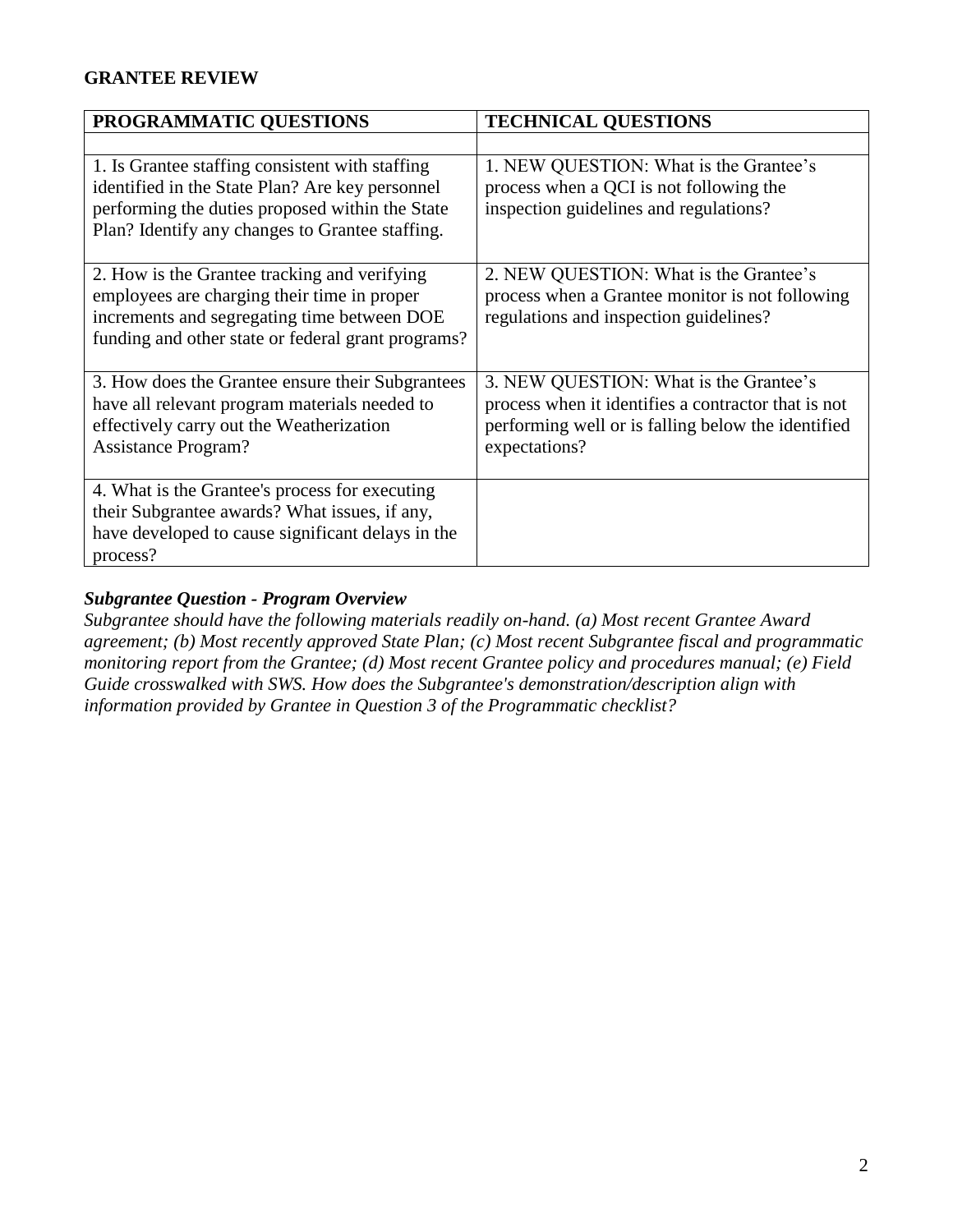# **FINANCIAL/ADMINISTRATIVE**

| PROGRAMMATIC QUESTIONS                                                                                                                                                                      | <b>TECHNICAL QUESTIONS</b>                                                                                                                                          |
|---------------------------------------------------------------------------------------------------------------------------------------------------------------------------------------------|---------------------------------------------------------------------------------------------------------------------------------------------------------------------|
|                                                                                                                                                                                             |                                                                                                                                                                     |
| 6. What is the Grantee policy regarding<br>Subgrantee contractor payments, procurement of<br>contractors and establishing fixed costs for<br>materials or services?                         | 4. What is the Grantee policy regarding<br>Subgrantee contractor payments, procurement of<br>contractors and establishing fixed costs for<br>materials or services? |
| 7. If the Grantee approved budget identifies<br>leveraged funds, how is the Grantee properly<br>accounting and reporting them?                                                              |                                                                                                                                                                     |
| 8. What is the Grantee's method of tracking used<br>to segregate multiple funding sources for<br>Weatherization activities?                                                                 |                                                                                                                                                                     |
| 9. What tracking mechanism does the Grantee use<br>for capped cost categories (e.g. administration,<br>T&TA, Health & Safety, etc.) and what is the<br>frequency for review of those costs? |                                                                                                                                                                     |
| 10. How does the Grantee confirm Subgrantees<br>(and contractors) have Liability Insurance?                                                                                                 |                                                                                                                                                                     |
| 11. Have the Grantee demonstrate their process of<br>payment to Subgrantees and Grantee's support<br>services contractors (e.g. state monitors, trainers,<br>$etc.$ ).                      |                                                                                                                                                                     |
| 12. Describe how the Grantee reviews and<br>validates Subgrantee invoices for allowable costs.                                                                                              |                                                                                                                                                                     |
| 13. Does the Grantee provide advances to their<br>Subgrantees? How does the Grantee reconcile the<br>advances?                                                                              |                                                                                                                                                                     |

## *Subgrantee Question - Financial/Administration*

*Subgrantee will be asked to demonstrate/describe the process leading to the development of an invoice to the Grantee. How does the Subgrantee's demonstration/description in developing an invoice align with the process described by the Grantee in Question 11 of the Programmatic checklist?*

## *Subgrantee Question - Financial/Administration*

*Subgrantee will be asked to describe the process and show evidence of the process for paying contractors, if applicable. How does the Subgrantee's demonstration/description of their process for paying contractors align with the process described by the Grantee in Question 6 of the Programmatic checklist?*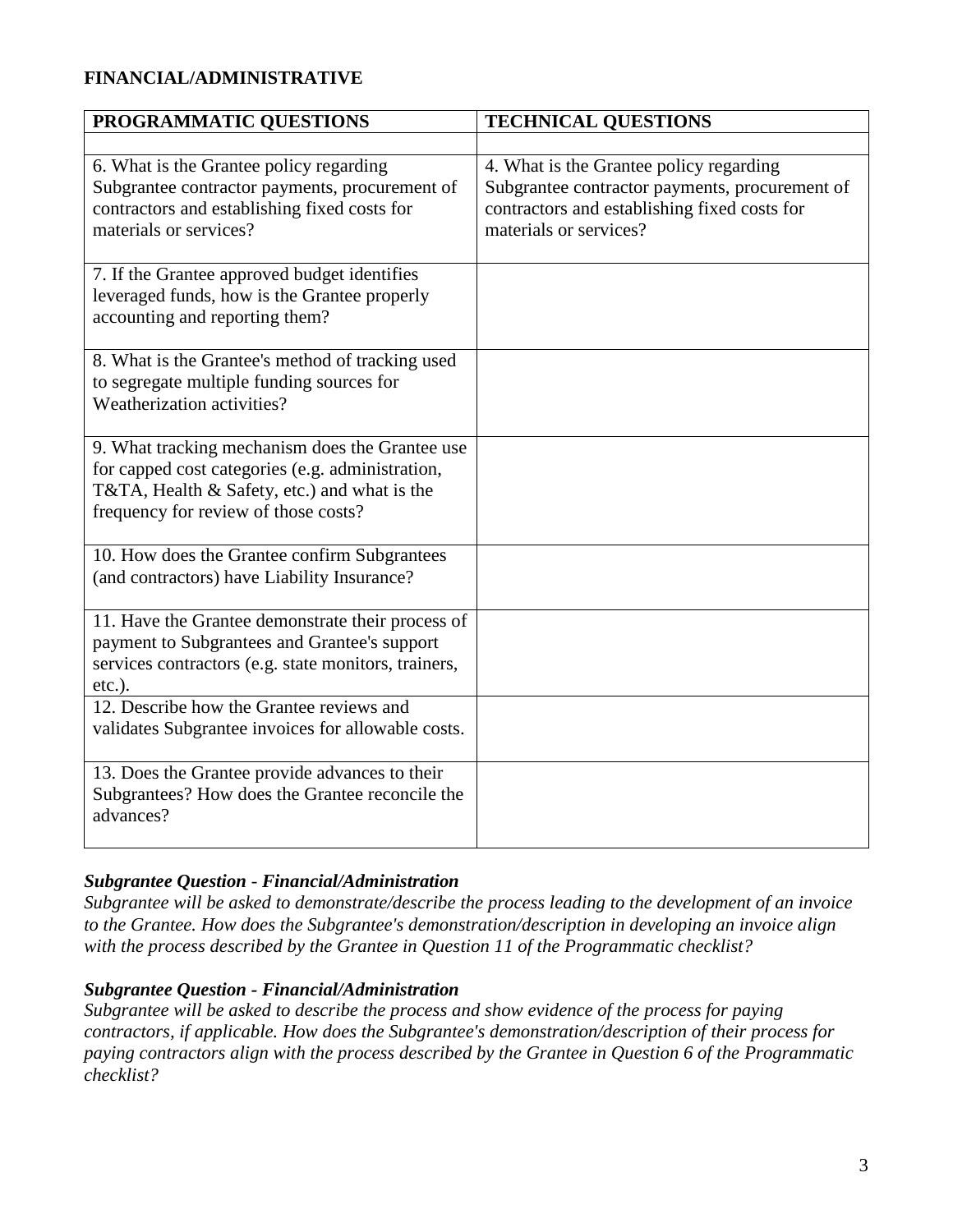## **FINANCIAL/ADMINISTRATIVE (CONTINUED)**

#### *Subgrantee Question - Financial/Administration*

*Subgrantee will be asked to review the process used to procure contractors, if applicable. How does the Subgrantee's demonstration/description of their procurement of contractors align with the Grantee's policies outlined in Question 6 of the Programmatic checklist?*

#### *Subgrantee Question - Financial/Administration*

*Subgrantee will be asked to explain how the costs or fixed prices are determined for weatherization materials, services (audits, inspections, etc.). How does the Subgrantee's demonstration/description of their process with regard to fixed price materials/services align with the Grantee's policies outlined in Question 6 of the Programmatic checklist?*

#### *Subgrantee Question - Financial/Administration*

*Subgrantee will be asked to demonstrate the type of system (database, spreadsheet, etc.) used to account for multiple funding sources for weatherization activities? How does the Subgrantee's demonstration/ description of their process to account for multiple funding sources align with the Grantee's information captured in Question 8 of the Programmatic checklist?*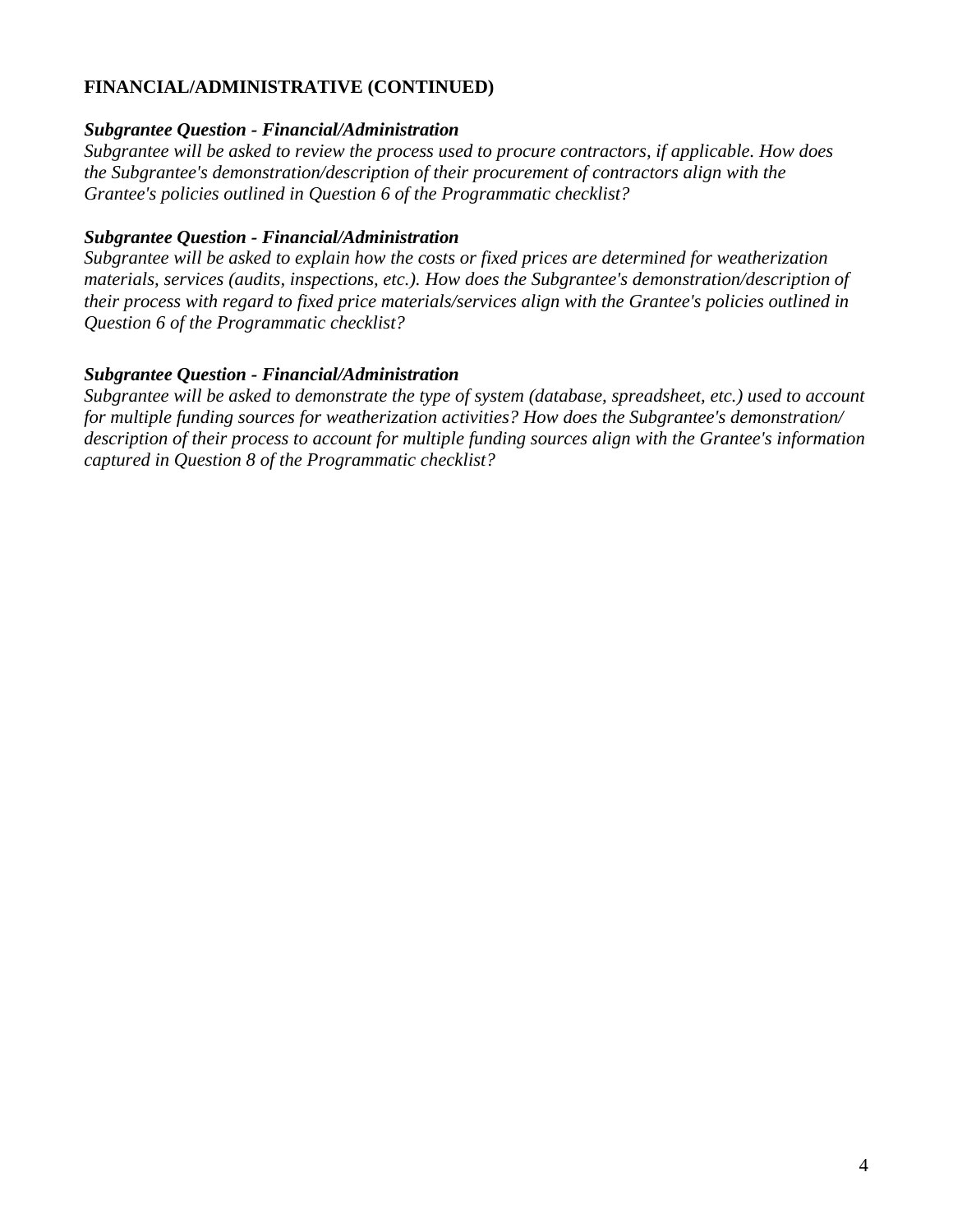# **POLICY ADVISORY COUNCIL (PAC)**

| PROGRAMMATIC QUESTIONS                                                                                                                                                                                           | <b>TECHNICAL QUESTIONS</b> |
|------------------------------------------------------------------------------------------------------------------------------------------------------------------------------------------------------------------|----------------------------|
|                                                                                                                                                                                                                  |                            |
| 14. Has the Grantee's PAC (as identified in the<br>regulations) changed since approval of the State<br>Plan? If the PAC's composition has changed,<br>provide details on the changes and why they took<br>place. |                            |
| 15. Describe the procedure for the PAC to review<br>and provide input on the State Plan.                                                                                                                         |                            |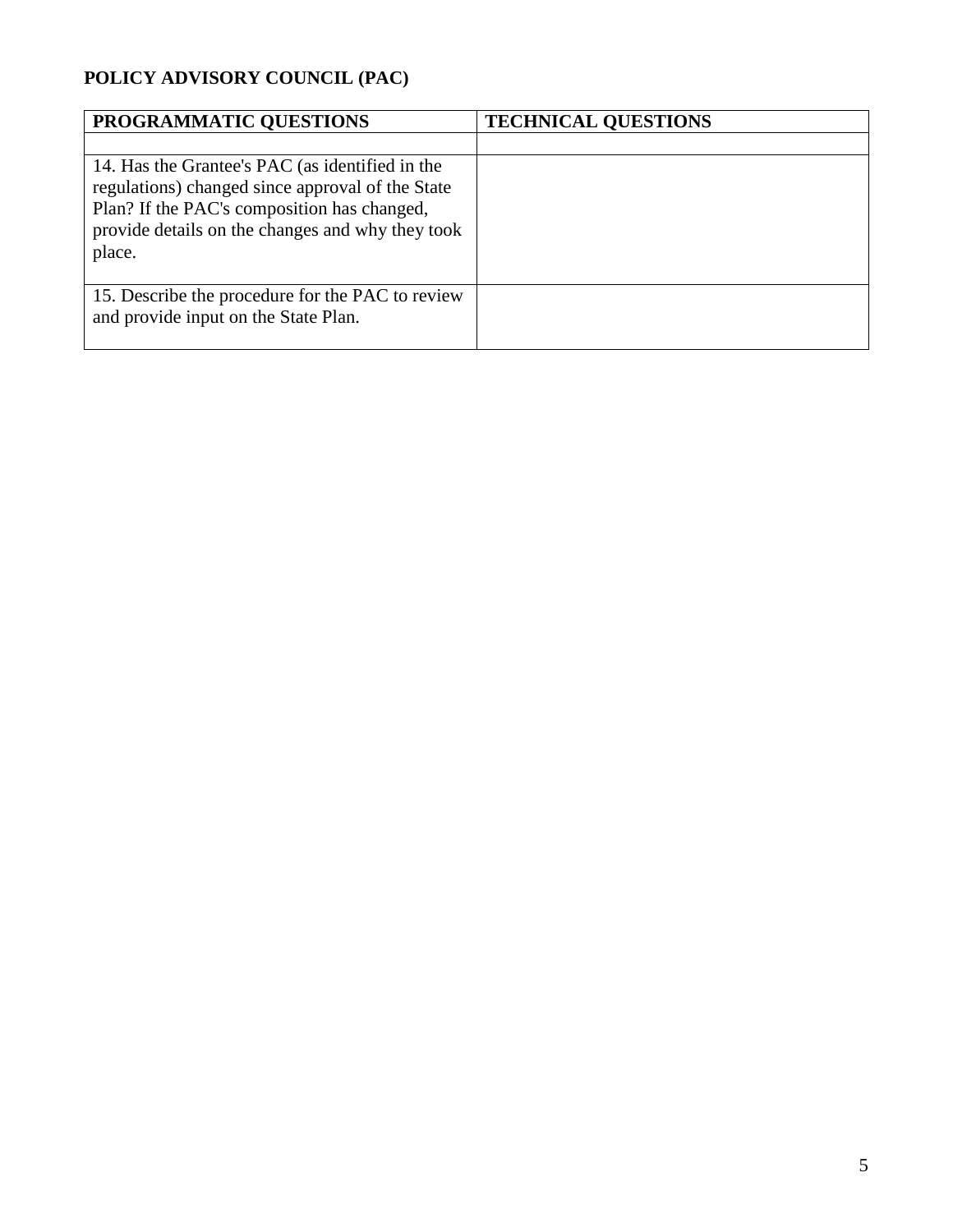# **ELIGIBILITY**

| PROGRAMMATIC QUESTIONS                                                                                                                                             | <b>TECHNICAL QUESTIONS</b> |
|--------------------------------------------------------------------------------------------------------------------------------------------------------------------|----------------------------|
|                                                                                                                                                                    |                            |
| 16. Describe the Grantee process to ensure homes<br>identified for re-weatherization by their<br>Subgrantees are eligible and tracked by their<br>completion date. |                            |
| 17. Explain how the Grantee confirms                                                                                                                               |                            |
| Subgrantees comply with income eligibility<br>requirements. Identify what procedures the                                                                           |                            |
| Subgrantees must follow.                                                                                                                                           |                            |
|                                                                                                                                                                    |                            |
| 18. How does the Grantee ensure compliance                                                                                                                         |                            |
| with the priority criteria identified in the<br>approved State Plan for serving eligible                                                                           |                            |
| applicants? Specific examples include: (a) High                                                                                                                    |                            |
| Energy Users; (b) High Energy Burden; (c)                                                                                                                          |                            |
| Elderly; (d) Disabled; (e) Households with                                                                                                                         |                            |
| Children.                                                                                                                                                          |                            |
| 19. Has the Grantee identified any Subgrantees                                                                                                                     |                            |
| performing (e.g., for-profit subsidiary, utility-                                                                                                                  |                            |
| based programs, HUD)? Does the Grantee ensure                                                                                                                      |                            |
| the use of weatherization equipment and material<br>expense is properly accounted for and the WAP                                                                  |                            |
| program is reimbursed?                                                                                                                                             |                            |
|                                                                                                                                                                    |                            |

## *Subgrantee Question – Program Overview/Reweatherization*

*Subgrantee will be asked to describe the process for ensuring that homes are accurately identified as eligible for reweatherization. How does the process described by Subgrantee(s) for eligibility for reweatherization align with information provided by the Grantee in Question 16 of the Programmatic checklist?*

## *Subgrantee Question - Program Overview*

*Subgrantee will be asked to explain how it follows the most recent approved State Plan/policies and procedures and specifically how the Subgrantee prioritizes services (e.g., high energy users, high energy burden, elderly, disabled, households with children, other state-identified priorities). How does the Subgrantee's explanation align with the prioritization documented in the State Plan and the Grantee's descriptions in Question 18 of Programmatic checklist?*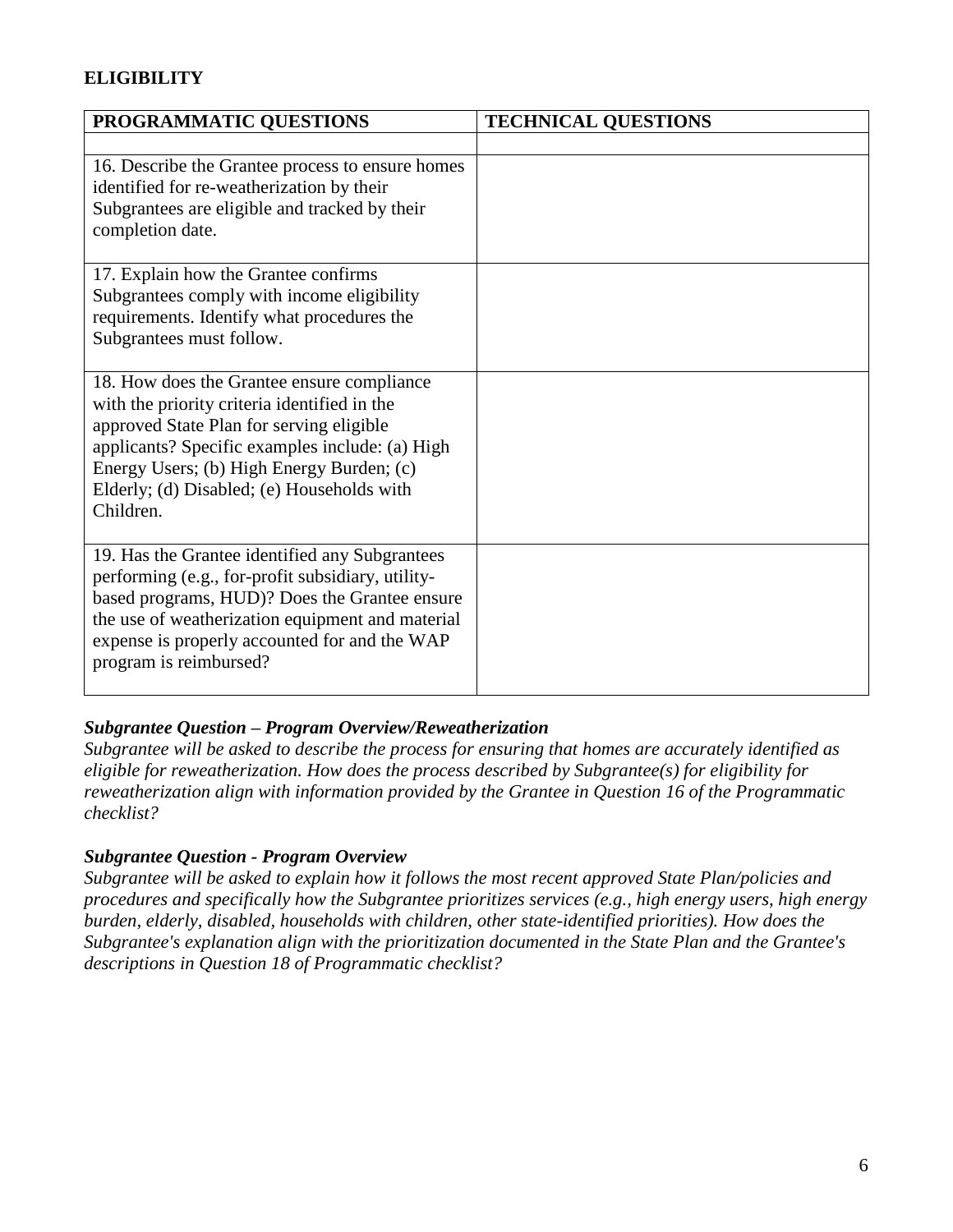# **RENTAL**

| PROGRAMMATIC QUESTIONS                                                                                                                                                                                                                                                                | <b>TECHNICAL QUESTIONS</b> |
|---------------------------------------------------------------------------------------------------------------------------------------------------------------------------------------------------------------------------------------------------------------------------------------|----------------------------|
|                                                                                                                                                                                                                                                                                       |                            |
| 20. How does the Grantee confirm the process<br>specified in the State Plan for rental units is being<br>followed (e.g., undue enhancement, 66% rule,<br>dwelling units will become occupied within 180<br>days, tenants shall benefit, no rent increases,<br>enforcement, eviction). |                            |
| 21. Does the Grantee have a standard rental<br>agreement template (with a Landlord signature)<br>area) in use statewide? If not, are there individual<br>Subgrantee agreements in place?                                                                                              |                            |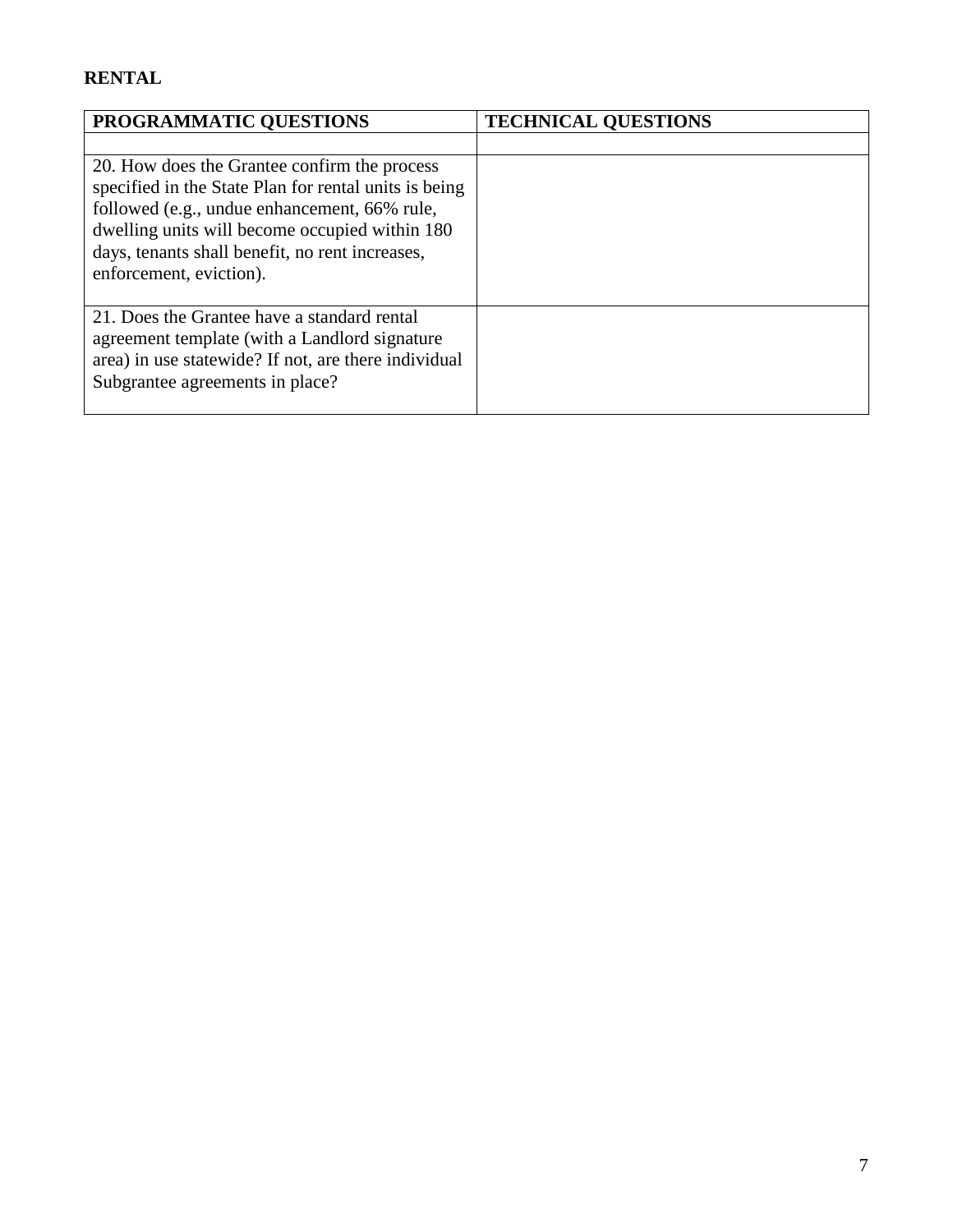# **ENERGY AUDITS**

| PROGRAMMATIC QUESTIONS | <b>TECHNICAL QUESTIONS</b>                           |
|------------------------|------------------------------------------------------|
|                        | 5. Are the Grantee's energy audit tool and/or        |
|                        | priority list approvals current? If so, what are the |
|                        | approval dates?                                      |
|                        |                                                      |
|                        | 6. Describe the monitoring process to ensure the     |
|                        | Grantee is meeting this requirement for each of      |
|                        | the following type of structures: Single Family,     |
|                        | Manufactured Homes, Multi-Family and atypical        |
|                        | units. How does the Grantee verify the               |
|                        | appropriate energy audit tool or priority list was   |
|                        | consistently applied by the Subgrantee? Request      |
|                        | the Grantee monitor demonstrate the process          |
|                        | during the visit.                                    |
|                        | 7. Describe the Grantee's monitoring process used    |
|                        | to validate the Subgrantees are properly             |
|                        | maintaining their energy audits on an annual         |
|                        | basis. Request the Grantee monitor demonstrate       |
|                        | the validation process during the visit.             |
|                        |                                                      |
|                        | 8. NEW QUESTION: Are the fixed costs on              |
|                        | materials and services allowable and reasonable?     |
|                        |                                                      |

## *Subgrantee Question – Energy Audits*

*Subgrantee will be asked to produce the most recent DOE-approved energy audit tool and/or priority list and demonstrate/describe how it updates and maintains the audit inputs (if applicable), especially when dealing with atypical housing stock (updating fuel, labor, and material costs, etc.). How does the Subgrantee's description of their energy audit tool/priority list (including updates and treatment of atypical housing) align with the information in the Energy Audits Section?*

#### *Subgrantee Question - QMA*

*In reviewing completed or in progress jobs, how does the Subgrantee audit/priority list practice align with the information in Energy Audits section?*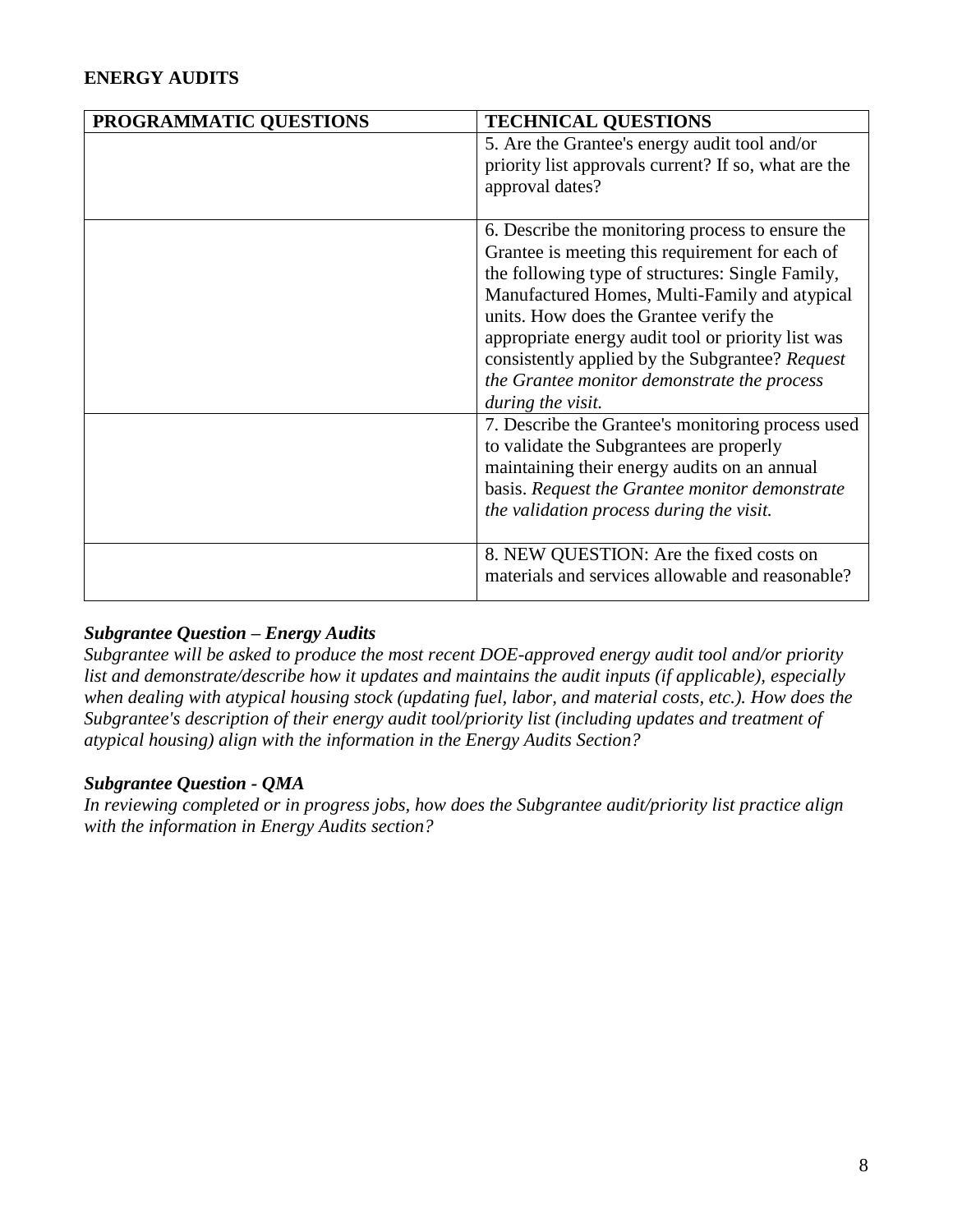# **FIELD WORK**

| PROGRAMMATIC QUESTIONS | <b>TECHNICAL QUESTIONS</b>                                                                                  |
|------------------------|-------------------------------------------------------------------------------------------------------------|
|                        | 9. How does the Grantee communicate what is                                                                 |
|                        | expected to be in each DOE client file and                                                                  |
|                        | accessible to monitors on field visits?                                                                     |
|                        |                                                                                                             |
|                        | 10. How does the Grantee ensure DOE units are                                                               |
|                        | inspected by a QCI with an active certification                                                             |
|                        | prior to the Subgrantee reporting them as                                                                   |
|                        | completed units?                                                                                            |
|                        |                                                                                                             |
|                        | 11. Does the Grantee complete monitoring to at                                                              |
|                        | least 10% of completions for those Subgrantees                                                              |
|                        | that use the same staff for energy audits and final                                                         |
|                        | inspections? Are there any special                                                                          |
|                        | accommodations/approvals for this Grantee? If                                                               |
|                        | so, what are they?                                                                                          |
|                        |                                                                                                             |
|                        | 12. Is there a "final inspection form" that                                                                 |
|                        | documents the unit has been inspected by a QCI                                                              |
|                        | with an active certification, reviews the data entry<br>and use of the approved energy audit/priority list, |
|                        | verifies each completed measure aligns to the                                                               |
|                        | objectives of the approved field guide, documents                                                           |
|                        | any callbacks and their resolution, and contains                                                            |
|                        | the certified QCI inspector name, signature and                                                             |
|                        | date the inspection was completed? Request a                                                                |
|                        | copy of the form if it is not already attached to the                                                       |
|                        | most recent SF-424.                                                                                         |
|                        |                                                                                                             |
|                        | 13. Describe the process the Grantee (and                                                                   |
|                        | Subgrantees) implements if a QCI inspector finds                                                            |
|                        | work that requires a callback. Request an example                                                           |
|                        | of this process being utilized.                                                                             |
|                        |                                                                                                             |
|                        | 14. Describe the Grantee's process to address the                                                           |
|                        | following concerns discovered during a Grantee                                                              |
|                        | monitoring visit:                                                                                           |
|                        | (a) incomplete work;                                                                                        |
|                        | (b) questioned costs;                                                                                       |
|                        | (c) client complaints;                                                                                      |
|                        | (d) major workmanship issues;                                                                               |
|                        | (e) minor workmanship issues;                                                                               |
|                        | (f) missed opportunities                                                                                    |
|                        | Request an example of these processes being                                                                 |
|                        | utilized.                                                                                                   |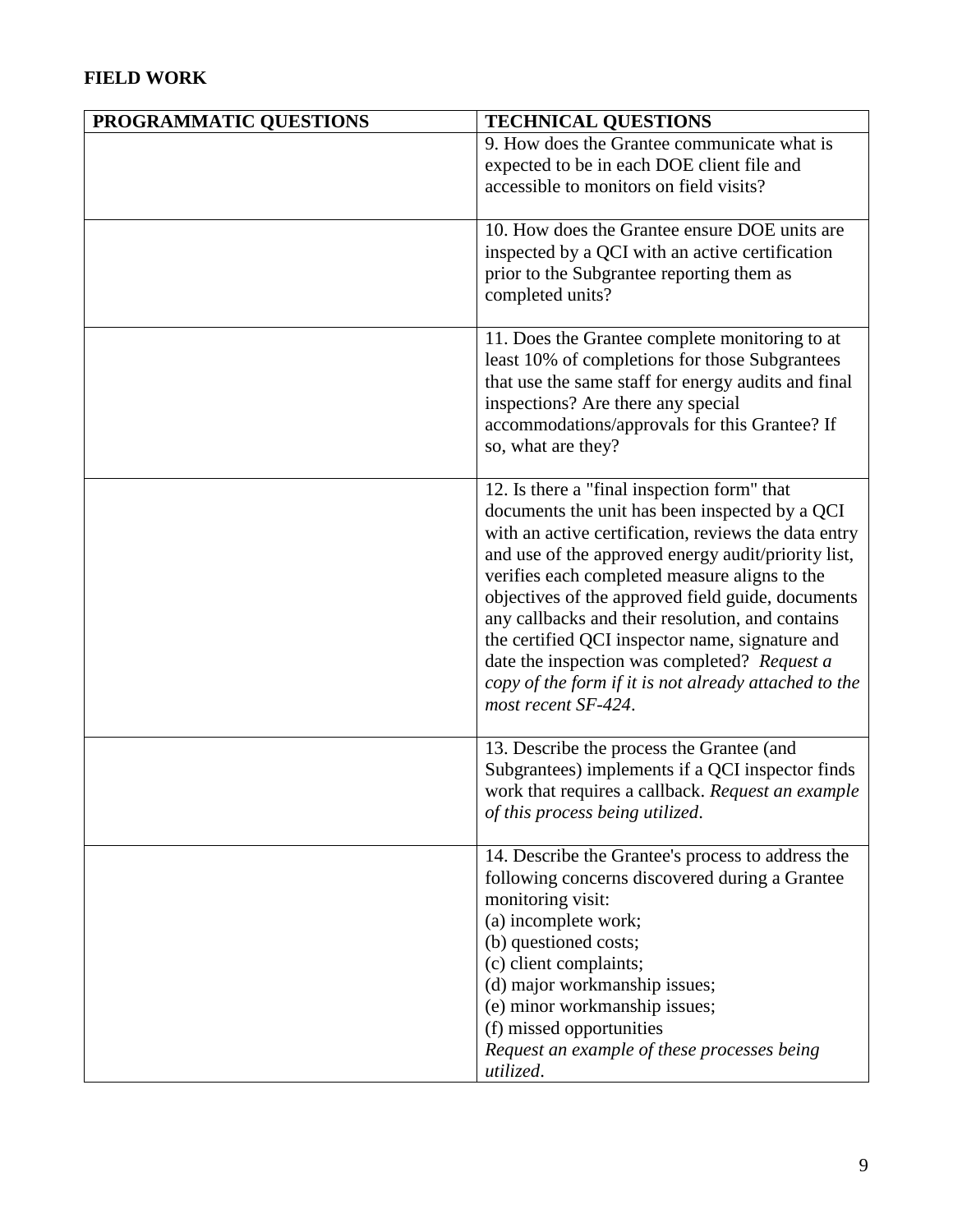# **FIELD WORK (CONTINUED)**

| PROGRAMMATIC QUESTIONS | <b>TECHNICAL QUESTIONS</b>                                                                                                                                                                                                                                                                                                                                                                                                                               |
|------------------------|----------------------------------------------------------------------------------------------------------------------------------------------------------------------------------------------------------------------------------------------------------------------------------------------------------------------------------------------------------------------------------------------------------------------------------------------------------|
|                        |                                                                                                                                                                                                                                                                                                                                                                                                                                                          |
|                        | 15. Describe how the Grantee is managing the<br>missed opportunities/call-back/add-on<br>work/rework process with the Subgrantees.<br>Request an example of this process being utilized.                                                                                                                                                                                                                                                                 |
|                        | 16. How does the Grantee ensure the proper<br>installation of materials and Health & Safety<br>protocols that comply with Grantee's approved<br>Health & Safety Plan and Field Guide? Indicate<br>whether the Grantee is using a specific Field<br>Guide, Regional Field Guide, Installation<br>Guideline, or other technical, written materials.<br>Request a copy of the application document(s) if<br>not already attached to the most recent SF-424. |
|                        | 17. Describe the Grantee's frequency and process<br>(both major and minor updates) to update their<br>Field Guide, Regional Field Guide, Installation<br>Guidelines or other material to make sure they are<br>aligned with the SWS. Request an example of this<br>process being utilized.                                                                                                                                                               |

## *Subgrantee Question – Quality Management Assurance*

*Are there any issues related to file review or inconsistencies between the Grantee's description of file documentation in Question 9 of the Technical checklist that suggests there may be a need for the Grantee to review with the Subgrantee what should be included as file documentation?*

#### *Subgrantee Question – Training & Qualifications*

*Subgrantee will demonstrate its reworks policies and procedures for inspectors when there is a high frequency of corrections. How does the Subgrantee's demonstration/description of their process for course correction/training of Subgrantee crews/contractors align with the Grantee methods to determine T&TA needs described in Question 13 of the Technical checklist?*

#### *Subgrantee Question – Weatherization of Units*

*Subgrantee will be asked to describe the processes and procedures in place if a final inspector observes work that requires a callback. How does the Subgrantee's description of their process for final inspector ordering "callbacks" align with the Grantee information captured in Question 13 of the Technical checklist?*

#### *Subgrantee Question – Quality Management Assurance*

In reviewing completed or in progress jobs, does the work performed on all the measures follow the *state protocols (standards and/or field guide linked to the SWS) in Question 16 of the Technical checklist or are there any issues/concerns with the materials or installation that should be addressed by the Grantee with the Subgrantee?*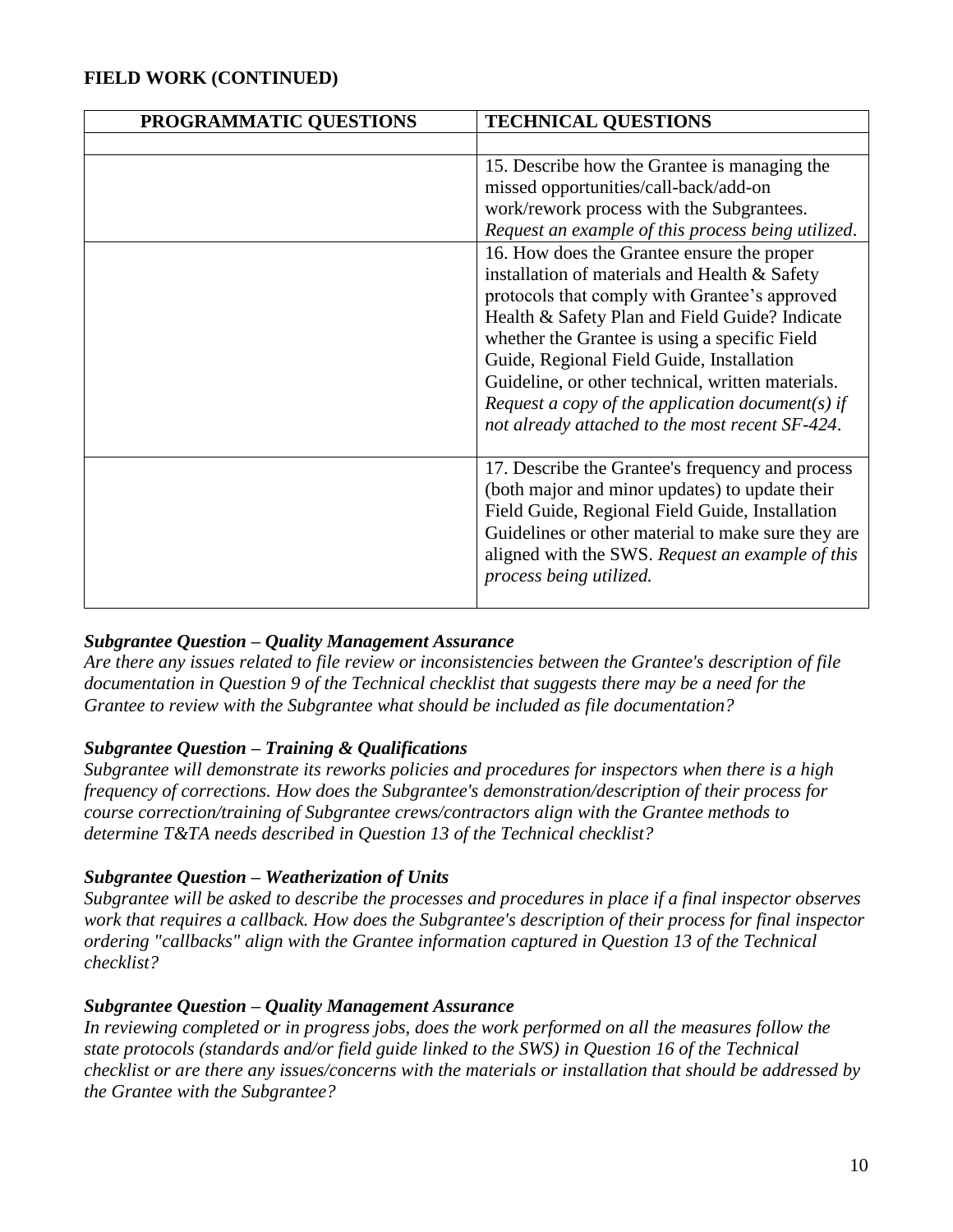# **HEALTH & SAFETY**

| PROGRAMMATIC QUESTIONS | <b>TECHNICAL QUESTIONS</b>                                                                                                                                                                                                                                                                    |
|------------------------|-----------------------------------------------------------------------------------------------------------------------------------------------------------------------------------------------------------------------------------------------------------------------------------------------|
|                        |                                                                                                                                                                                                                                                                                               |
|                        | 18. Describe how the Grantee tracks, monitors,<br>and documents their Subgrantees' implementation<br>of the Grantee's approved Health and Safety Plan<br>requirements and budget as stated in their State<br>Plan and current guidance. Request an example of<br>this process being utilized. |
|                        | 19. Have the Grantee demonstrate how it ensures<br>workers are following the Grantee's approved<br>Health and Safety Plan requirements? Provide<br>examples (e.g., trainings, field guides,<br>documenting safe work practices, etc.). Request<br>an example of this process being utilized.  |
|                        | 20. How does the Grantee verify workers have<br>the Grantee required Health and Safety training,<br>(e.g. OSHA requirements, Lead Safe<br>Weatherization (LSW), Certified Renovator,<br>etc.)? Request an example of this process being<br>utilized.                                          |

## *Subgrantee Question – Health & Safety*

*Subgrantee will be asked how the agency implements the approved Grantee Health and Safety plan and requirements, including OSHA, Lead Safe Weatherization (LSW), Certified Renovator, etc. as outlined in the DOE approved Health & Safety Plan. How is the implementation described/evidenced in the files at the Subgrantee(s) consistent with the process and procedures described by the Grantee in Question 20 of the Technical checklist?*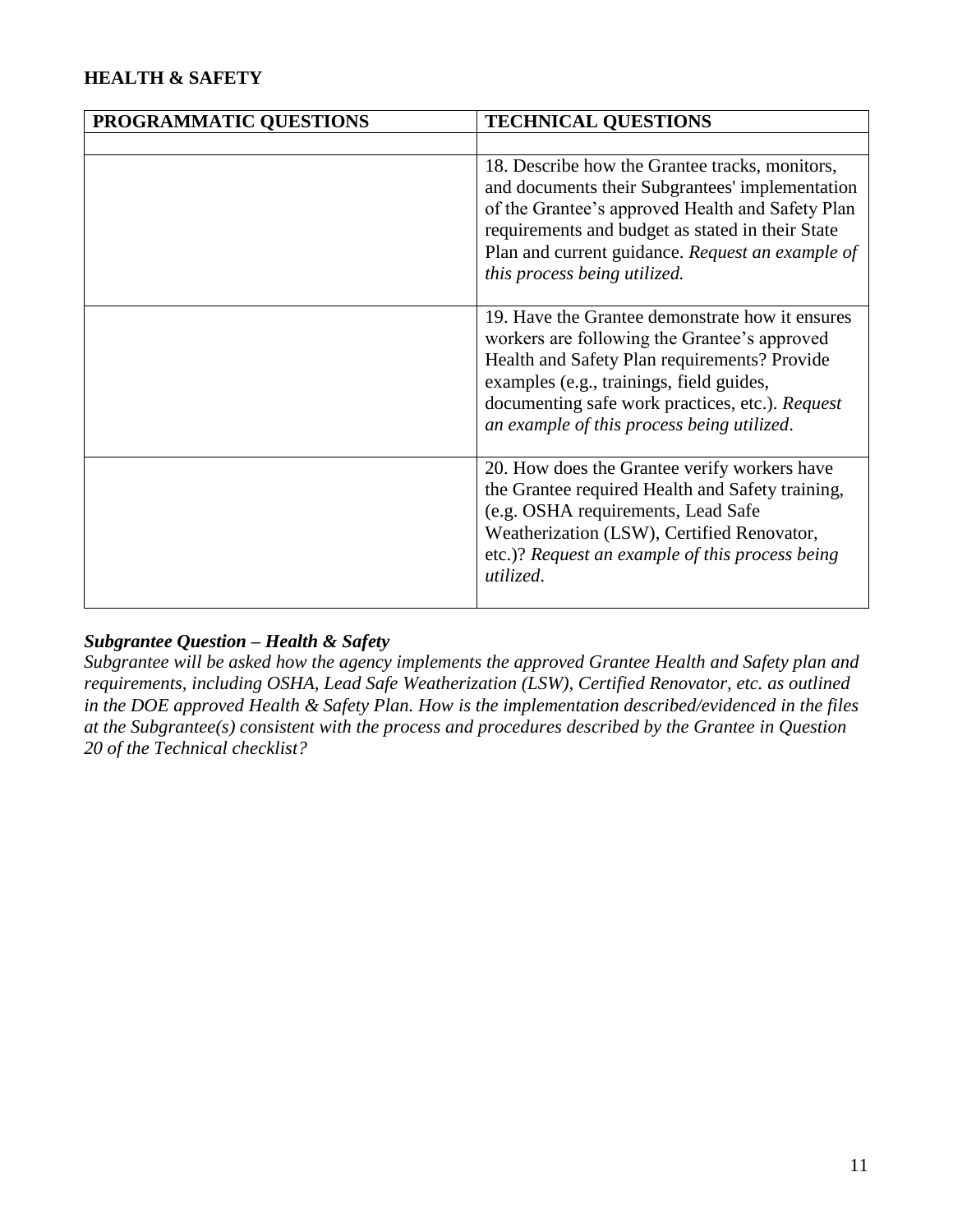# **EQUIPMENT/INVENTORY/MATERIALS**

| PROGRAMMATIC QUESTIONS                                                                                                                                                                                                                                                                                                                                                                                                            | <b>TECHNICAL QUESTIONS</b> |
|-----------------------------------------------------------------------------------------------------------------------------------------------------------------------------------------------------------------------------------------------------------------------------------------------------------------------------------------------------------------------------------------------------------------------------------|----------------------------|
|                                                                                                                                                                                                                                                                                                                                                                                                                                   |                            |
| 22. How is the Grantee verifying that vehicles,<br>equipment, and tools purchased for the Grantee's<br>use are used in an appropriate manner to ensure<br>cost-effective delivery of services? Request an<br>example of this process being utilized.                                                                                                                                                                              |                            |
| 23. How does the Grantee verify Subgrantee<br>vehicles, equipment and tools are used in an<br>appropriate manner to ensure cost-effective<br>delivery of services? Request an example of this<br>process being utilized.                                                                                                                                                                                                          |                            |
| 24. How does the Grantee's monitoring process<br>assess inventory and warehouses of Subgrantees?<br>Property records must include: (a) Description;<br>(b) Serial Number; (c) Source; (d) Title; (e)<br>Acquisition Date; (f) Percent of Federal<br>Participation; (g) Location; (h) Use; (i)<br>Condition; (j) Ultimate Disposition. Request an<br>example of the property records and the<br>monitoring process being utilized. |                            |

## *Subgrantee Question – Inventory*

*Subgrantee will be asked to describe how they maintain and track any inventory and how their process is consistent with the Grantee's description of the process. How does the Subgrantee's description correspond with the monitoring process described by the Grantee in Questions 23 and 24 of the Programmatic checklist?*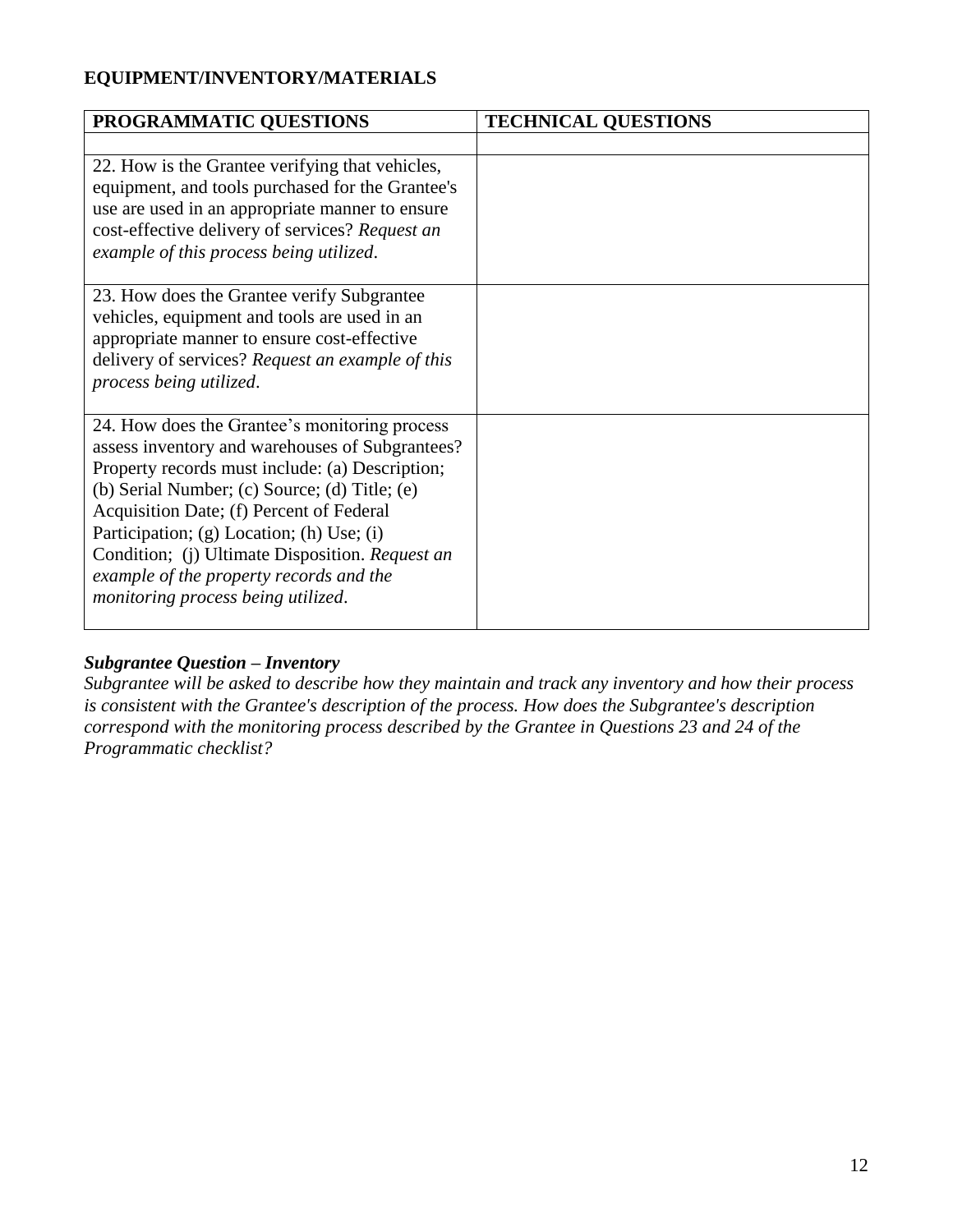# **GRANTEE MONITORING**

| PROGRAMMATIC QUESTIONS                                                                                                                                       | <b>TECHNICAL QUESTIONS</b>                                                                                                                                                                                                                                                                                   |
|--------------------------------------------------------------------------------------------------------------------------------------------------------------|--------------------------------------------------------------------------------------------------------------------------------------------------------------------------------------------------------------------------------------------------------------------------------------------------------------|
|                                                                                                                                                              |                                                                                                                                                                                                                                                                                                              |
| 25. Describe the Grantee's process to document                                                                                                               | 21. Describe the Grantee's process to document                                                                                                                                                                                                                                                               |
| Subgrantee work quality. Include patterns                                                                                                                    | Subgrantee work quality. Include patterns                                                                                                                                                                                                                                                                    |
| detected at a single agency or at multiple                                                                                                                   | detected at a single agency or at multiple                                                                                                                                                                                                                                                                   |
| agencies. Request an example of this process                                                                                                                 | agencies. Request an example of this process                                                                                                                                                                                                                                                                 |
| being utilized.                                                                                                                                              | being utilized.                                                                                                                                                                                                                                                                                              |
| 26. Does the Grantee's monitoring tool review                                                                                                                | 22. Does the Grantee's monitoring tool review                                                                                                                                                                                                                                                                |
| Subgrantee compliance with:                                                                                                                                  | Subgrantee compliance with:                                                                                                                                                                                                                                                                                  |
| (a) Subgrantee contracts;                                                                                                                                    | (a) Subgrantee contracts;                                                                                                                                                                                                                                                                                    |
| (b) Grantee financial/operations manual                                                                                                                      | (b) Grantee financial/operations manual                                                                                                                                                                                                                                                                      |
| (c) Applicable Federal regulations                                                                                                                           | (c) Applicable Federal regulations                                                                                                                                                                                                                                                                           |
| (d) Current Program Guidance documents.                                                                                                                      | (d) Current Program Guidance documents.                                                                                                                                                                                                                                                                      |
| Request a copy of the monitoring tool(s) if not                                                                                                              | Request a copy of the monitoring tool(s) if not                                                                                                                                                                                                                                                              |
| already attached to the most recent SF-424.                                                                                                                  | already attached to the most recent SF-424.                                                                                                                                                                                                                                                                  |
| 27. Describe how the Grantee verifies their                                                                                                                  | 23. Describe how the Grantee verifies their                                                                                                                                                                                                                                                                  |
| monitoring process in the State Plan is                                                                                                                      | monitoring process in the State Plan is                                                                                                                                                                                                                                                                      |
| implemented, including programmatic, financial                                                                                                               | implemented, including programmatic, financial                                                                                                                                                                                                                                                               |
| and technical monitoring. Request an example of                                                                                                              | and technical monitoring. Request an example of                                                                                                                                                                                                                                                              |
| this verification process being utilized.                                                                                                                    | this verification process being utilized.                                                                                                                                                                                                                                                                    |
| 28. What process (including sanctions) does the                                                                                                              | 24. What process (including sanctions) does the                                                                                                                                                                                                                                                              |
| Grantee use to address deficiencies identified                                                                                                               | Grantee use to address deficiencies identified                                                                                                                                                                                                                                                               |
| during Subgrantee monitoring and is it consistent                                                                                                            | during Subgrantee monitoring and is it consistent                                                                                                                                                                                                                                                            |
| with the Grantee's State Plan?                                                                                                                               | with the Grantee's State Plan?                                                                                                                                                                                                                                                                               |
| 29. Have the Grantee describe their process to                                                                                                               | 25. Have the Grantee describe their process to                                                                                                                                                                                                                                                               |
| identify and track at-risk Subgrantees and what                                                                                                              | identify and track at-risk Subgrantees and what                                                                                                                                                                                                                                                              |
| type of support they offer to assist in resolving                                                                                                            | type of support they offer to assist in resolving                                                                                                                                                                                                                                                            |
| the identified issues?                                                                                                                                       | the identified issues?                                                                                                                                                                                                                                                                                       |
| Question was reworded from previous checklist:                                                                                                               | Question was reworded from previous checklist:                                                                                                                                                                                                                                                               |
| Are at-risk Subgrantees being tracked, assisted,                                                                                                             | Are at-risk Subgrantees being tracked, assisted,                                                                                                                                                                                                                                                             |
| etc? If so, summarize the issues and actions to                                                                                                              | etc? If so, summarize the issues and actions to                                                                                                                                                                                                                                                              |
| resolve them. (reword to verify Grantee is doing                                                                                                             | resolve them. (reword to verify Grantee is doing                                                                                                                                                                                                                                                             |
| their responsibility to assist their at-risk                                                                                                                 | their responsibility to assist their at-risk                                                                                                                                                                                                                                                                 |
| Subgrantees - both)                                                                                                                                          | Subgrantees - both)                                                                                                                                                                                                                                                                                          |
| 30. Have the Grantee describe the process for<br>Historic Preservation compliance? Is there a<br>signed agreement with its SHPO office and is it<br>current? | 26. How does the Grantee ensure Subgrantee<br>personnel (e.g., Auditor, Quality Control<br>Inspectors) are qualified to perform audits and<br>meet program requirements (e.g., certification or<br>number of required training hours)? Request an<br>example of this verification process being<br>utilized. |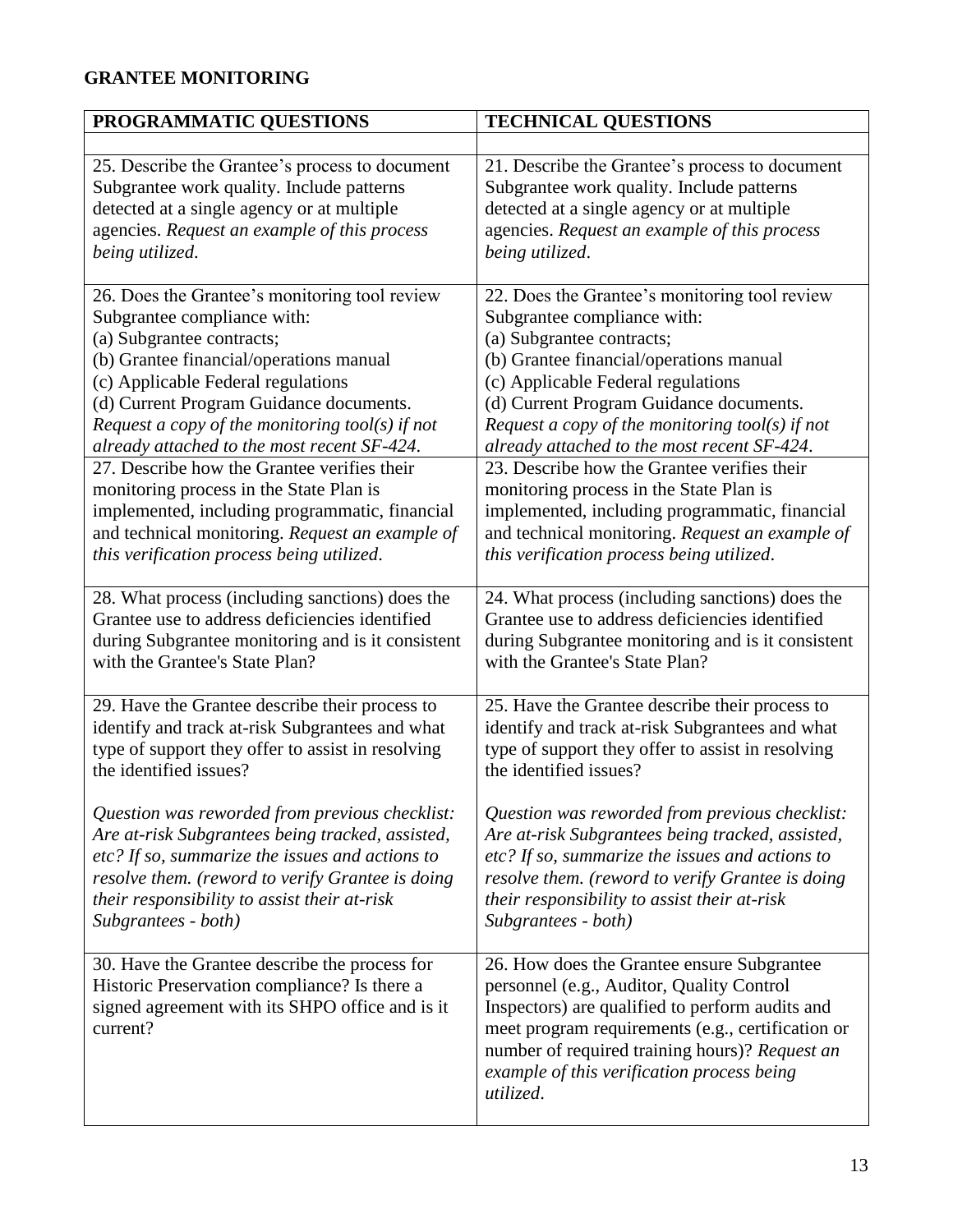# **GRANTEE MONITORING (CONTINUED)**

| PROGRAMMATIC QUESTIONS                             | <b>TECHNICAL QUESTIONS</b>                         |
|----------------------------------------------------|----------------------------------------------------|
|                                                    |                                                    |
| 31. Have the Grantee describe how it verifies that | 27. Have the Grantee describe how it verifies that |
| all Weatherization contractors are not on the      | all Weatherization contractors are not on the      |
| debarred list (excluding the party list system).   | debarred list (excluding the party list system).   |
| Include a description how Subgrantees ensure       | Include a description how Subgrantees ensure       |
| their contractors are not on the "exclusion list". | their contractors are not on the "exclusion list". |
|                                                    |                                                    |

#### *Subgrantee Question – Quality Management Assurance*

*Based on field observations, were there any "patterns" identified that should be addressed by the Grantee with the Subgrantee based on the site visits?*

#### *Subgrantee Question –Qualifications*

*Subgrantee will be asked to describe how they determine if workers (crews or contractors) are able to perform to the job expectations before hiring or within a certain period after employment. How does the Subgrantee's demonstration/description of their process for hiring qualified crews/contactors align with the Grantee as described in Question 26 of the Technical checklist?*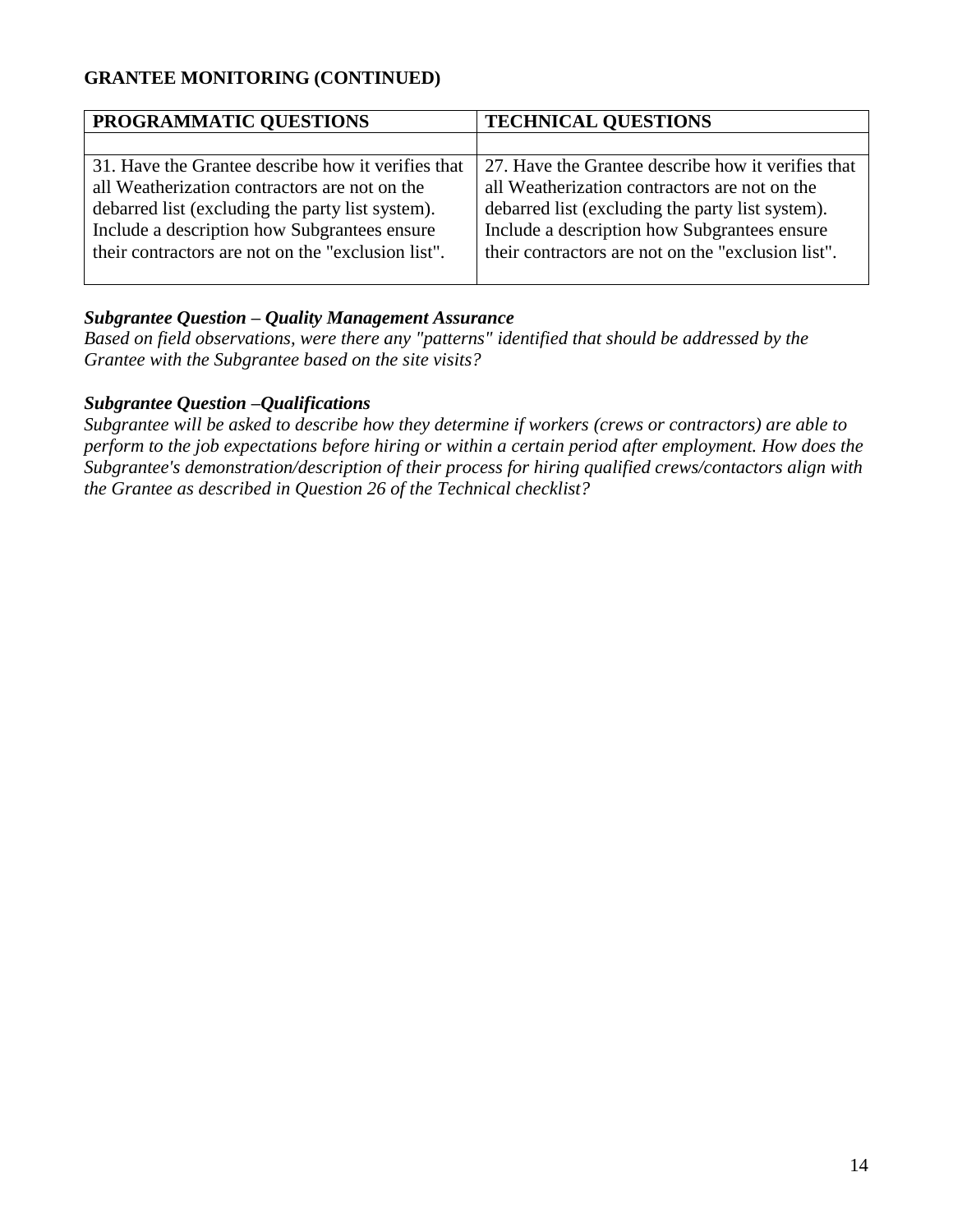# **TRAINING & TECHNICAL ASSISTANCE (T&TA)**

| PROGRAMMATIC QUESTIONS                                                                                                                                                                                                                                                                                                                                                                                                                                                                                                                                       | <b>TECHNICAL QUESTIONS</b>                                                                                                                                                                                                                                                                                                                                                                                                                                                                                                                          |
|--------------------------------------------------------------------------------------------------------------------------------------------------------------------------------------------------------------------------------------------------------------------------------------------------------------------------------------------------------------------------------------------------------------------------------------------------------------------------------------------------------------------------------------------------------------|-----------------------------------------------------------------------------------------------------------------------------------------------------------------------------------------------------------------------------------------------------------------------------------------------------------------------------------------------------------------------------------------------------------------------------------------------------------------------------------------------------------------------------------------------------|
|                                                                                                                                                                                                                                                                                                                                                                                                                                                                                                                                                              |                                                                                                                                                                                                                                                                                                                                                                                                                                                                                                                                                     |
| 32. What methodology does the Grantee use to<br>determine the T&TA needs of its Subgrantees?<br>How do they provide training on the items<br>below? (a) Technical Training;<br>(b) Program Management Training;<br>(c) Procurement Training (Contracts, including<br>subcontractors);<br>(d) Inventory Management Training;<br>(e) Health and Safety<br>Request an example of the evaluation process and<br>the follow-up in acquiring/offering $T\&TA$ in<br>response to the results of that evaluation.<br>33. Is the Grantee on track with implementation | 28. What methodology does the Grantee use to<br>determine the T&TA needs of its Subgrantees?<br>How do they provide training on the items<br>below? (a) Technical Training;<br>(b) Program Management Training;<br>(c) Procurement Training (Contracts, including<br>subcontractors);<br>(d) Inventory Management Training;<br>(e) Health and Safety<br>Request an example of the evaluation process and<br>the follow-up in acquiring/offering $T\&TA$ in<br>response to the results of that evaluation.<br>29. Verify the Grantee tracks training |
| of their approved T&TA plan? Does the plan<br>need to be updated? Confirm the T&TA activities<br>(for both Grantee and Subgrantee staff) described<br>in the State Plan will occur (or have occurred).<br>Request a copy of their training tracker and<br>compare the progress to the DOE-approved<br>T&TA plan.                                                                                                                                                                                                                                             | completions and any certifications or certification<br>renewals, received by Subgrantee or contractor<br>staff.                                                                                                                                                                                                                                                                                                                                                                                                                                     |
| 34. What recent national or regional meetings has<br>the Grantee attended? Are there any barriers<br>hampering the Grantee's attendance at DOE<br>national or regional training conferences and<br>workshops? If yes, please list below.                                                                                                                                                                                                                                                                                                                     | 30. Is the Grantee on track with implementation<br>of their approved T&TA plan? Does the plan<br>need to be updated? Confirm the T&TA activities<br>(for both Grantee and Subgrantee staff) described<br>in the State Plan will occur (or have occurred).<br>Request a copy of their training tracker and<br>compare the progress to the DOE-approved<br>T&TA plan.                                                                                                                                                                                 |

## *Subgrantee Question – Training & Qualifications*

*Subgrantee will describe its callback policies and procedures for final inspections when there is a high frequency of corrections. How does the Subgrantee's description of their process for course correction/training of Subgrantee crews/contractors align with the Grantee methods to determine T&TA needs described in Question 32 of the Programmatic checklist or Question 28 of the Technical checklist? Request an example of these policies being utilized.*

## *Subgrantee Question – Training & Qualifications*

*Based on field observations, were there any training issues identified that should be addressed by the Grantee with the Subgrantee? (e.g., specific trainings that should take place to bring Subgrantee work to a higher quality). How does this training recommendation align with the Grantee approach to identifying/meeting training needs outlined in Question 33 of the Programmatic checklist or Question 30 of the Technical checklist?*

## *Subgrantee Question – Training & Qualifications*

*Based on field observations, are there any areas where the Grantee monitors and field staff need to improve their monitoring capabilities?*